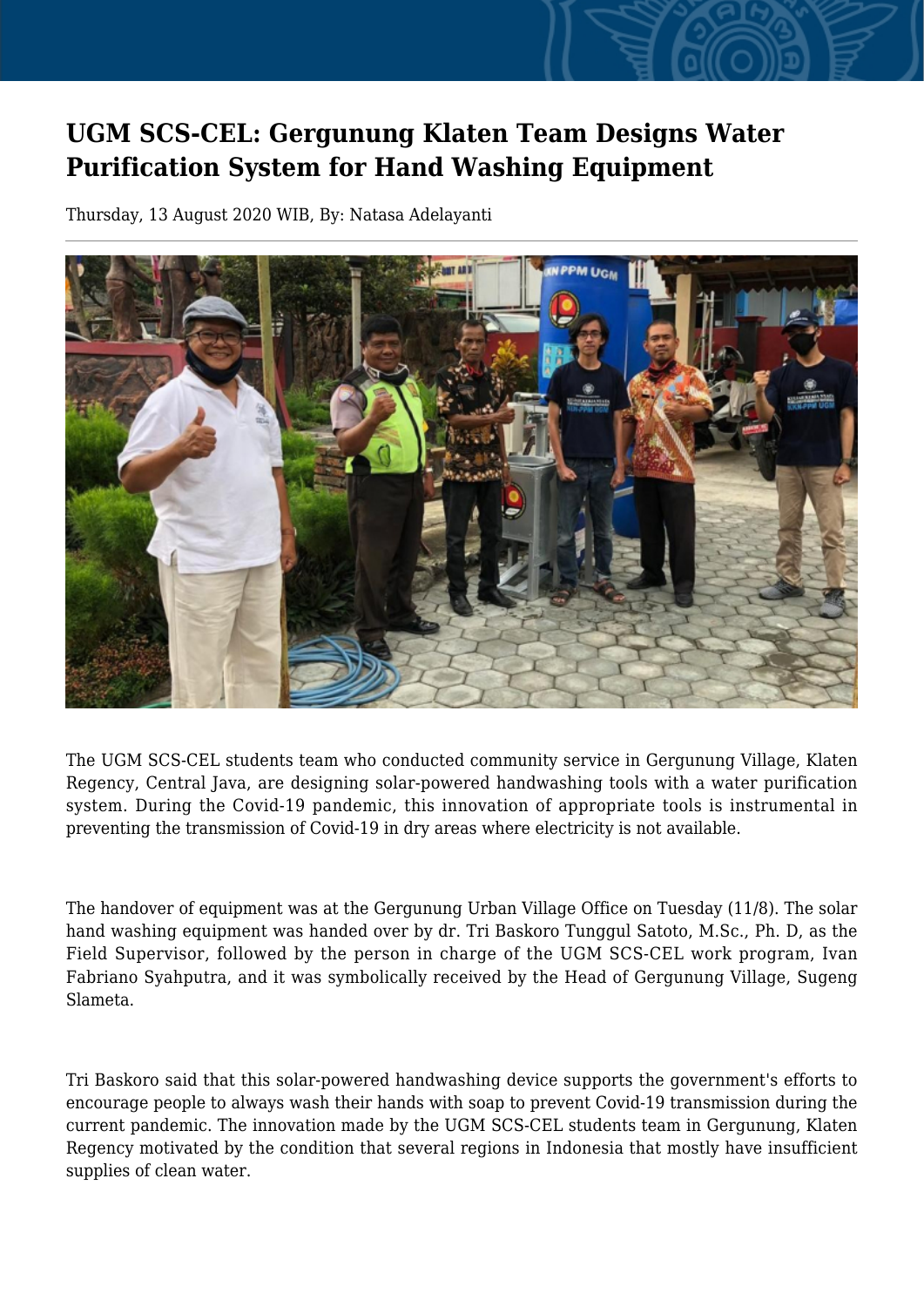Besides, some areas have limited electrical resources, causing problems in the distribution of groundwater for water pumps. Therefore, this manufacture of solar-powered handwashing equipment with a clean water purification system aims to be a means for the community to keep washing their hands in areas where clean water is difficult and with limited electricity resources.

"The main function of this tool is to provide a mechanism of washing hands for the community to support the government's handwashing recommendation," said Tri Baskoro, Thursday (13/8) at UGM.

He explained that the tap system used is operated by foot to diminish direct contact between the hand and the tap handle. This tool intended to minimize the risk of spreading the virus through hand and tool touch.

Furthermore, a clean water purification system from palm fibers and gravel filters is also applied to this tool so that the use of dirty water from washing hands can be filtered again. With this water purification system, it can save the use of clean water to help use it in areas that lack clean water.

He explained that the water purification system is distributed using a water pump that uses solar power in this tool. Their parties used solar energy because solar resources are a renewable resource and are very abundant in Indonesia.

"Not only environmentally friendly but also more flexible to be placed in difficult areas or have limited electrical resources," he explained.

The person in charge of the KKN-PPM UGM work program, Ivan Fabriano Syahputra, added that making the tool took 35 days, July 7 to August 10, 2020. UGM KKN-PPM in Gergunung Village, Klaten, involved 25 students from various departments.

According to Ivan, with this cleaning system, water can be more efficient because it can be circulated repeatedly. Meanwhile, the solar power system utilized the water pump, where this pump carried out the purification circulation.

"Why do we use solar power because there are still limited sources of electricity in some places or areas, so solar power is an option," he explained.